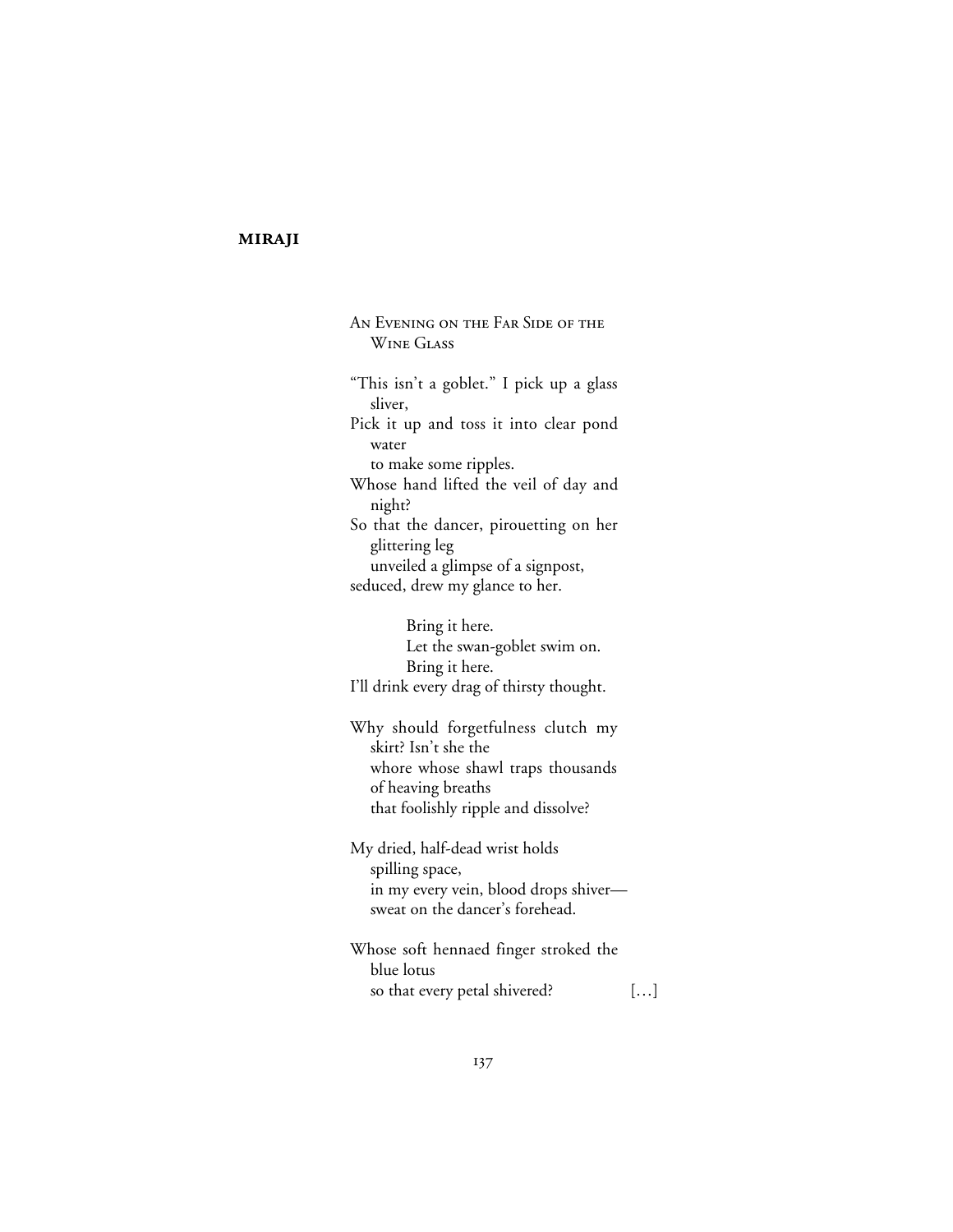#### 138 • THE ANNUAL OF URDU STUDIES

I fear my atrophied loneliness may now dissolve. Get up, come to me . . . come to me . . . why're you so unsure? What were you drinking to? Why did you boast: I have to drink the blood of my past life. Go away, bring the sleeping dancer, who with her cold eyes, with a single pat, puts my bounding heart to sleep in warm sighs. I must live. I will crush this moment with a snap of my fingers and make it a witness and confidant of endless time. Bring it here. Let the swan-goblet swim to me, Let the scene rise up again that once stood in front of me and suggested to me: "Your every breath is death-bound." Your bright flowering face has made my dust-heap blossom, it shook me up, as a gust of wind sweeps a dried petal along, never stopping flows along, flows along, sweeps along. Have you ever seen the sparks in a fireplace? Laughingly stroking your cheek, painted red

every finger […]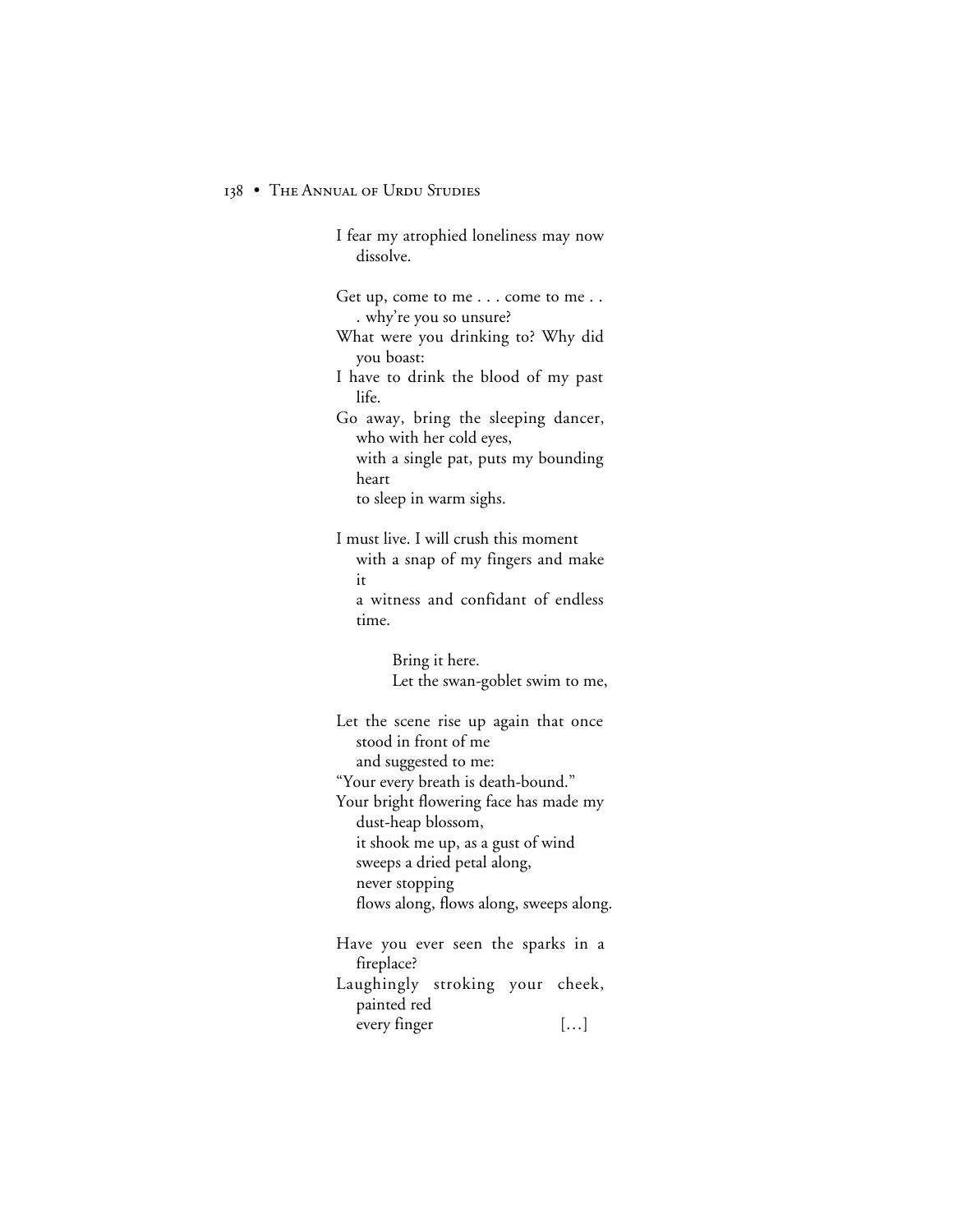$MIRAJI$  • 139

# oozes blood.

A thin sliver of a delicate succulent fruit touches my tongue, look the simple whiteness of a plain robe crushes dry leaves.

Stay wrapped around me. Let me imagine that a sip of your arms will make my heart giddy, or shall I in profound emptiness black darkness rocking and rocking again, close my wet eyes?

This morning-robe betrays the secret: Don't think, silence is better. But a wave splattered with foam comes flooding across my thoughts.

Bring it here. Every twisting movement of the swan's warm throat makes the billows in the dancer's skirt swing, who until now sat hidden at my side.

#### But

why do you regard me like a foolish child? I am not a foolish child, nor are you a foolish child—

I understand!

Whenever the swan-goblet keeps time with the gurgling wine flask, [...]